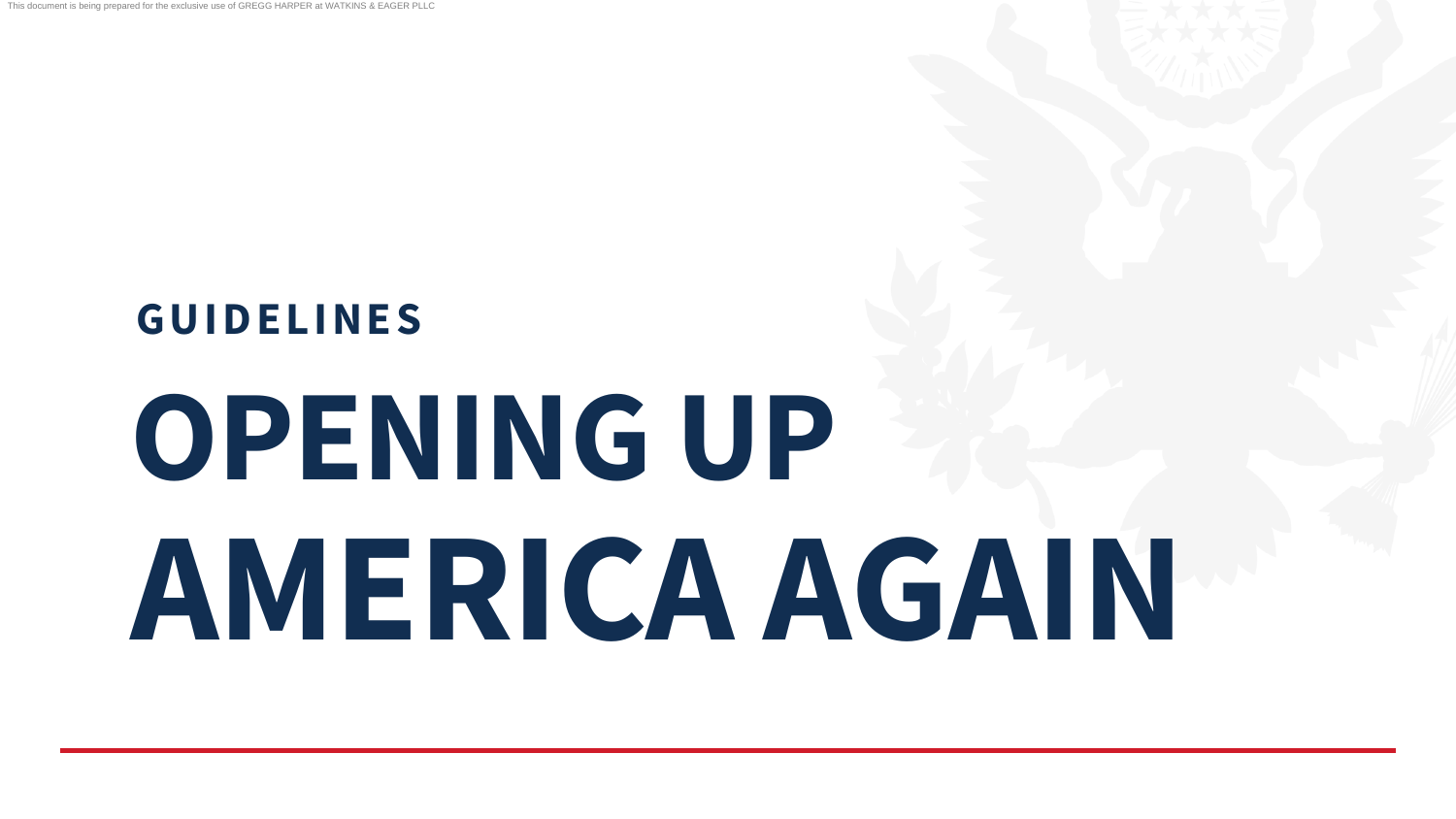Downward trajectory of documented cases within a 14-day period

Downward trajectory of positive tests as a percent of total tests within a 14-day period (flat or increasing volume of tests)



(Satisfy Before Proceeding to Phased Opening)

\*State and local officials may need to tailor the application of these criteria to local circumstances (e.g., metropolitan areas that have suffered severe COVID outbreaks, rural and suburban areas where outbreaks have not occurred or have been mild). Additionally, where appropriate, Governors should work on a regional basis to satisfy these criteria and to progress through the phases outlined below.

Downward trajectory of influenza-like illnesses (ILI) reported within a 14-day period

Downward trajectory of covid-like syndromic cases reported within a 14-day period

### **SYMPTOMS CASES**

Treat all patients without crisis care

Robust testing program in place for at-risk healthcare workers, including emerging antibody testing

### **HOSPITALS**

### **Proposed State or Regional Gating Criteria**

AND OR

AND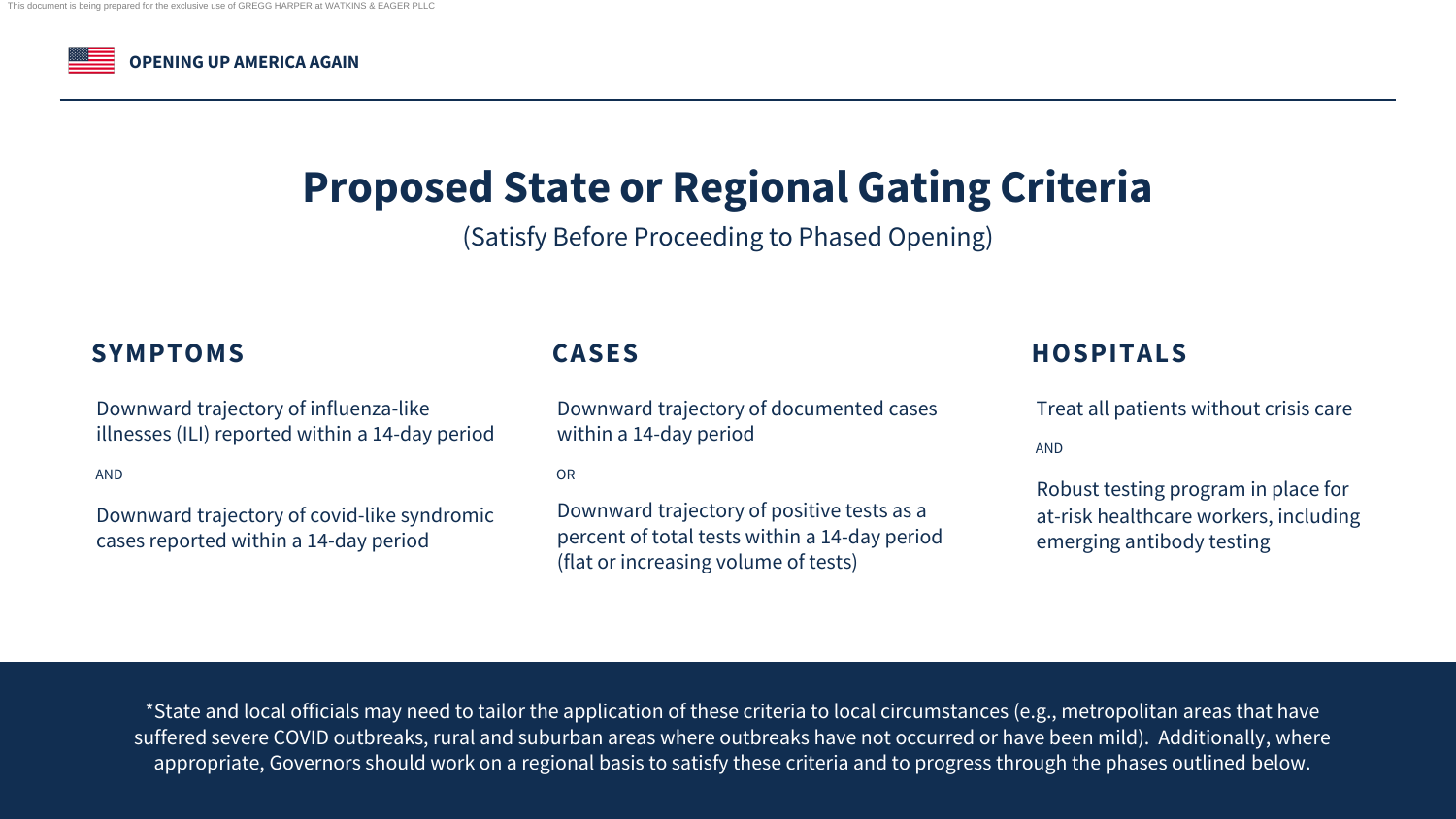### **Core State Preparedness Responsibilities**

 $\checkmark$  Ability to quickly set up safe and efficient screening and testing sites for symptomatic individuals and trace contacts of COVID+ results  $\checkmark$  Ability to test Syndromic/ILI-indicated persons for COVID and trace contacts of COVID+ results  $\checkmark$  Ensure sentinel surveillance sites are screening for asymptomatic cases and contacts for COVID+ results are traced (sites operate at locations that serve older individuals, lower-income Americans, racial minorities, and Native Americans) Equipment and critical medical equipment to handle dramatic surge in need  $\checkmark$  Ability to surge ICU capacity **PLANS**  $\checkmark$  Protect the health and safety of workers in critical industries  $\checkmark$  Protect the health and safety of those living and working in high-risk facilities (e.g., senior care facilities)  $\checkmark$  Protect employees and users of mass transit  $\checkmark$  Advise citizens regarding protocols for social distancing and face coverings  $\checkmark$  Monitor conditions and immediately take steps to limit and mitigate any rebounds or outbreaks by restarting a phase or returning to an earlier phase, depending on severity

 $\checkmark$  Ability to quickly and independently supply sufficient Personal Protective



### **HEALTHCARE SYSTEM CAPACITY TESTING & CONTACT TRACING**

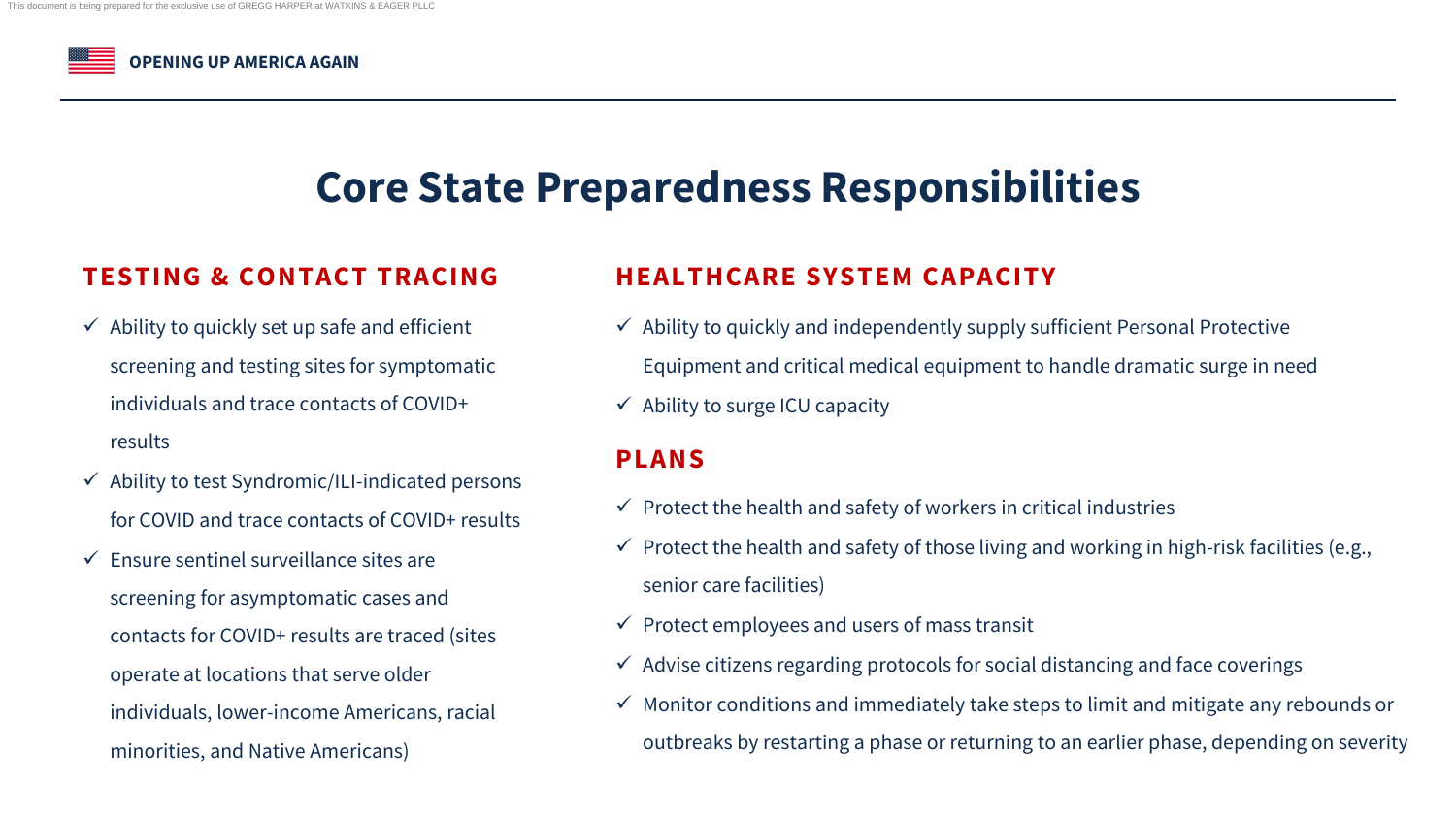**Proposed Phased Approach**

### **MITIGATES** RISK OF RESURGENCE

### **PROTECTS** THE MOST VULNERABLE

### BASED ON **UP-TO-DATE DATA** AND READINESS

IMPLEMENTABLE ON **STATEWIDE OR COUNTY-BY-COUNTY** BASIS AT GOVERNORS' DISCRETION



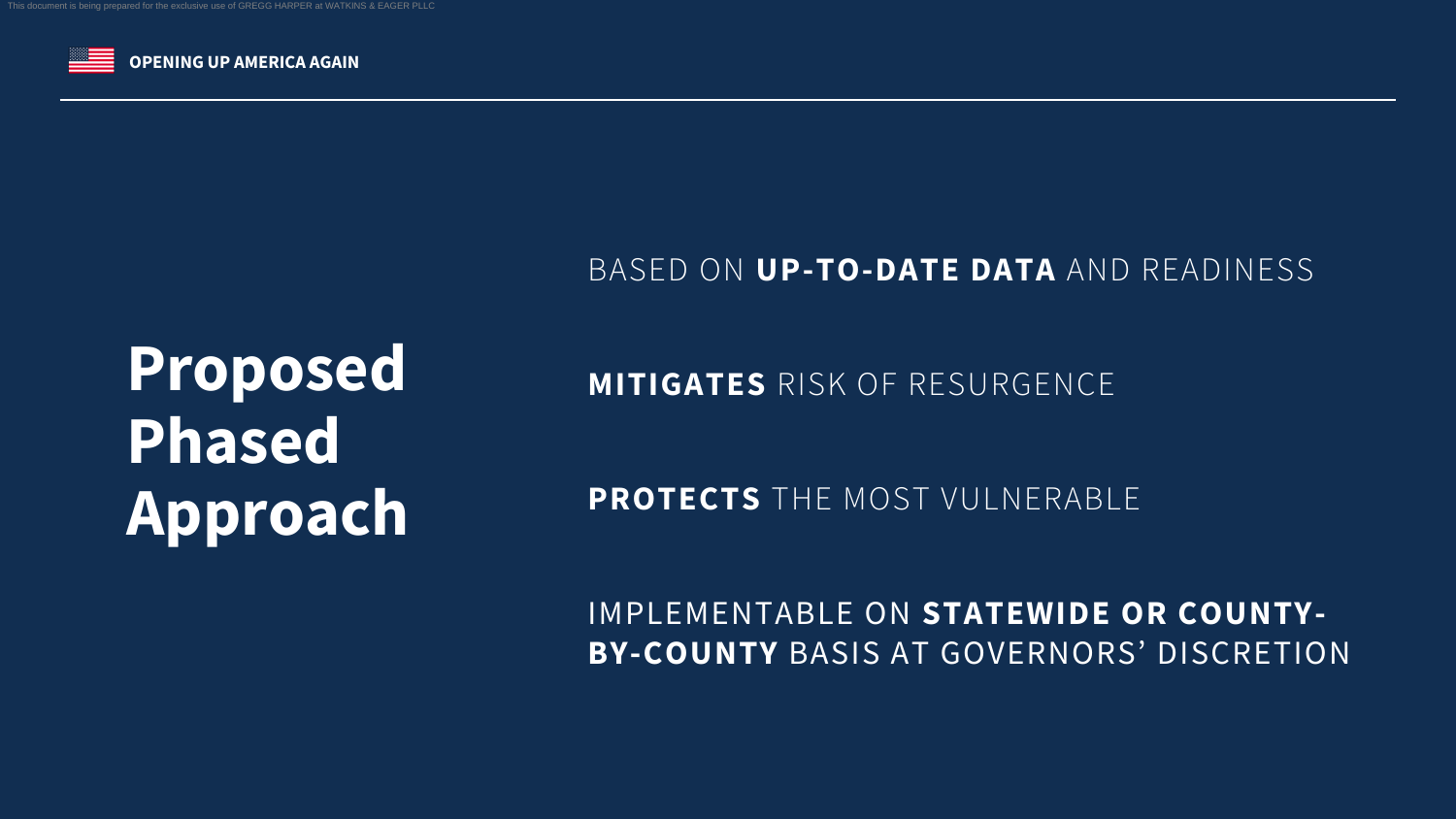# **Guidelines for All Phases: Individuals**

- Do not go to work or school.
- $\checkmark$  Contact and follow the advice of your medical provider.

### **CONTINUE TO PRACTICE GOOD HYGIENE**

- $\checkmark$  Wash your hands with soap and water or use hand sanitizer, especially after touching frequently used items or surfaces.
- $\checkmark$  Avoid touching your face.
- $\checkmark$  Sneeze or cough into a tissue, or the inside of your elbow.
- $\checkmark$  Disinfect frequently used items and surfaces as much as possible.
- $\checkmark$  Strongly consider using face coverings while in public, and particularly when using mass transit.

### **PEOPLE WHO FEEL SICK SHOULD STAY HOME**

Continue to adhere to State and local guidance as well as complementary CDC guidance, particularly with respect to face coverings.



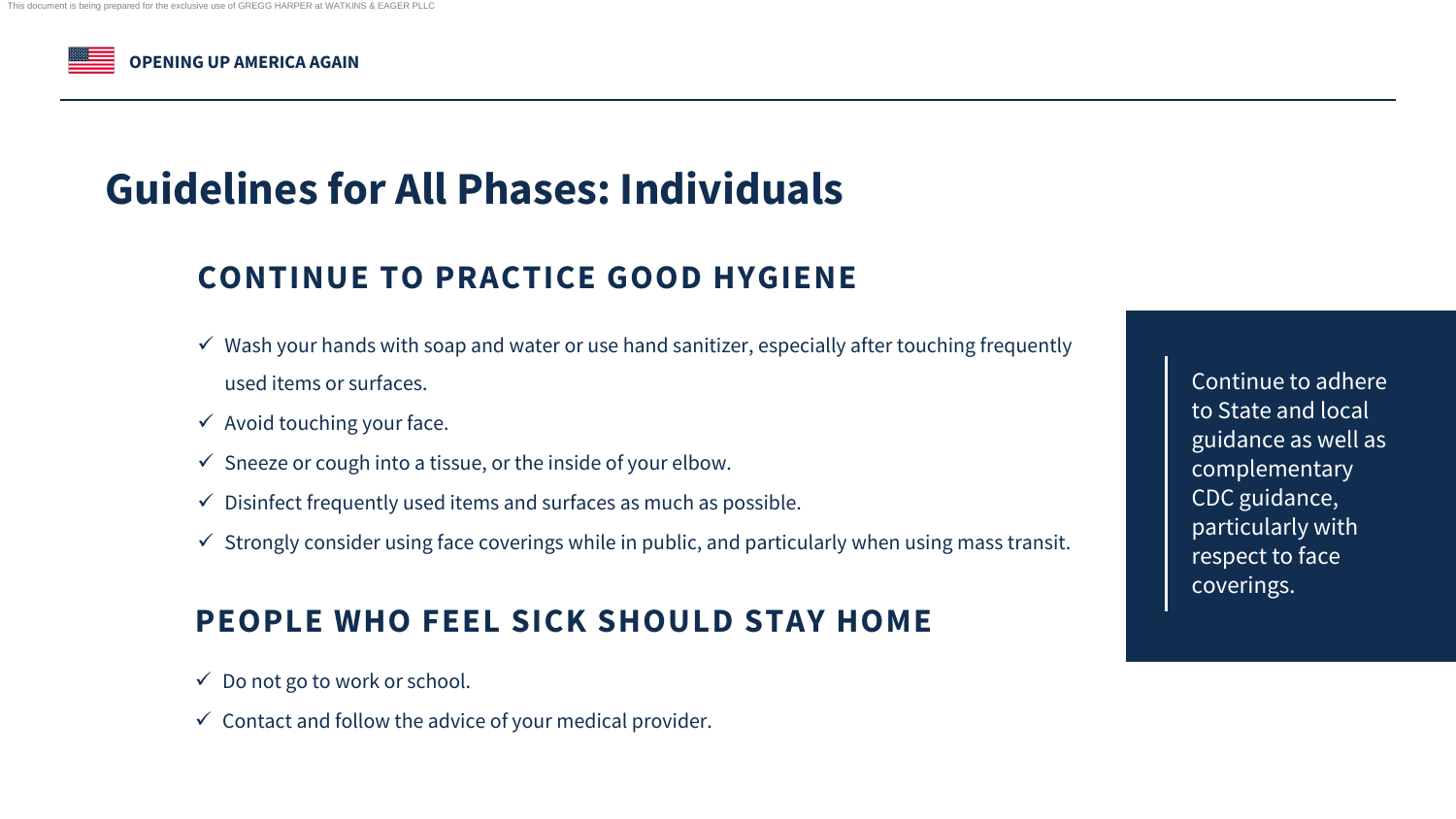## **Guidelines for All Phases: Employers**

### **Develop and implement appropriate policies, in accordance with Federal, State, and local regulations and guidance, and informed by industry best practices, regarding:**

- $\checkmark$  Social distancing and protective equipment
- $\checkmark$  Temperature checks
- $\checkmark$  Testing, isolating, and contact tracing
- $\checkmark$  Sanitation
- $\checkmark$  Use and disinfection of common and high-traffic areas
- $\checkmark$  Business travel

**Monitor workforce for indicative symptoms. Do not allow symptomatic people to physically return to** 

# **work until cleared by a medical provider.**

**Develop and implement policies and procedures for workforce contact tracing following employee COVID+ test.**

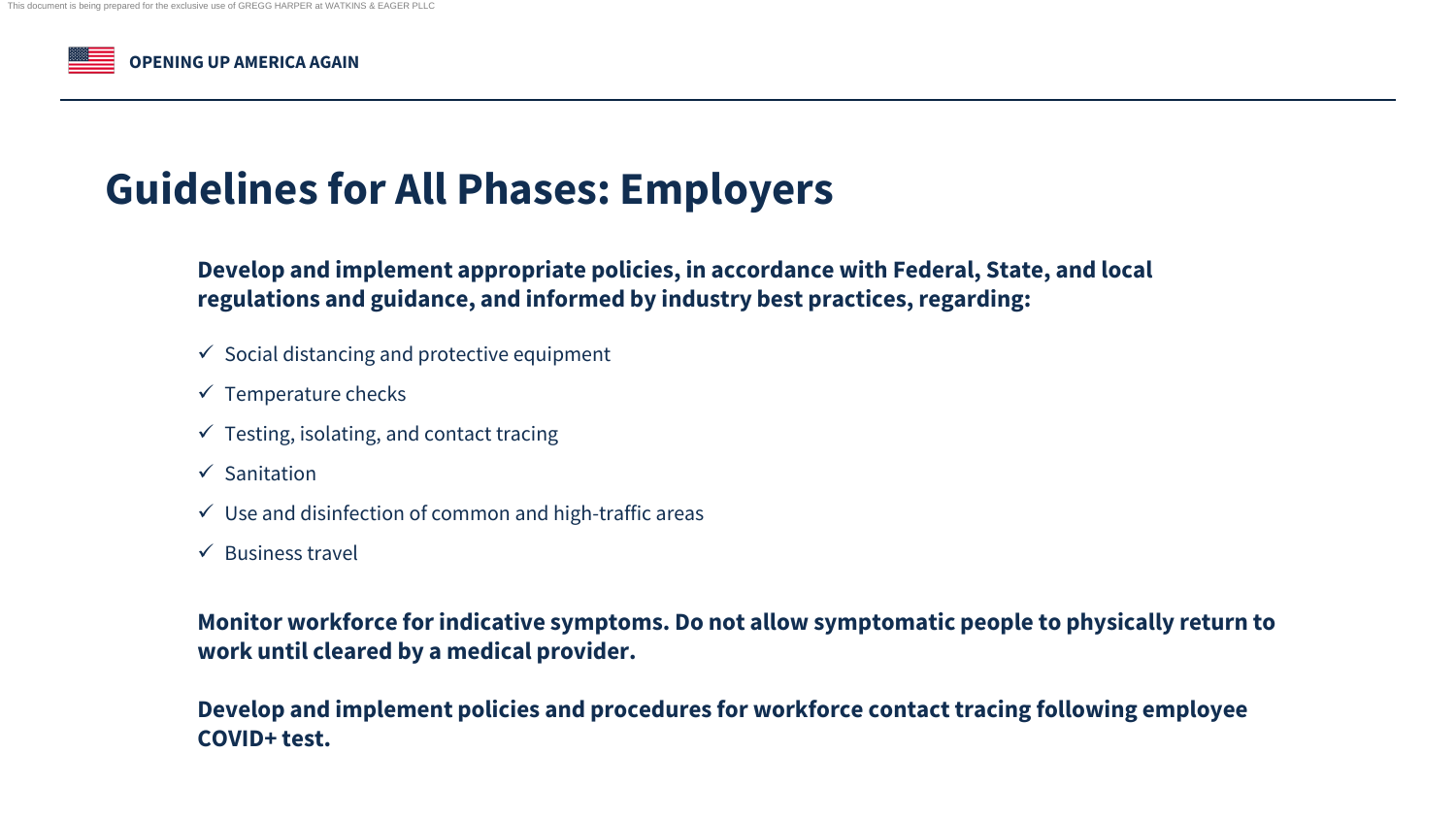# **Phase One**











### FOR STATES AND REGIONS THAT SATISFY THE GATING CRITERIA





clusive use of GREGG HARPER at WATKINS & EAGER PLLC



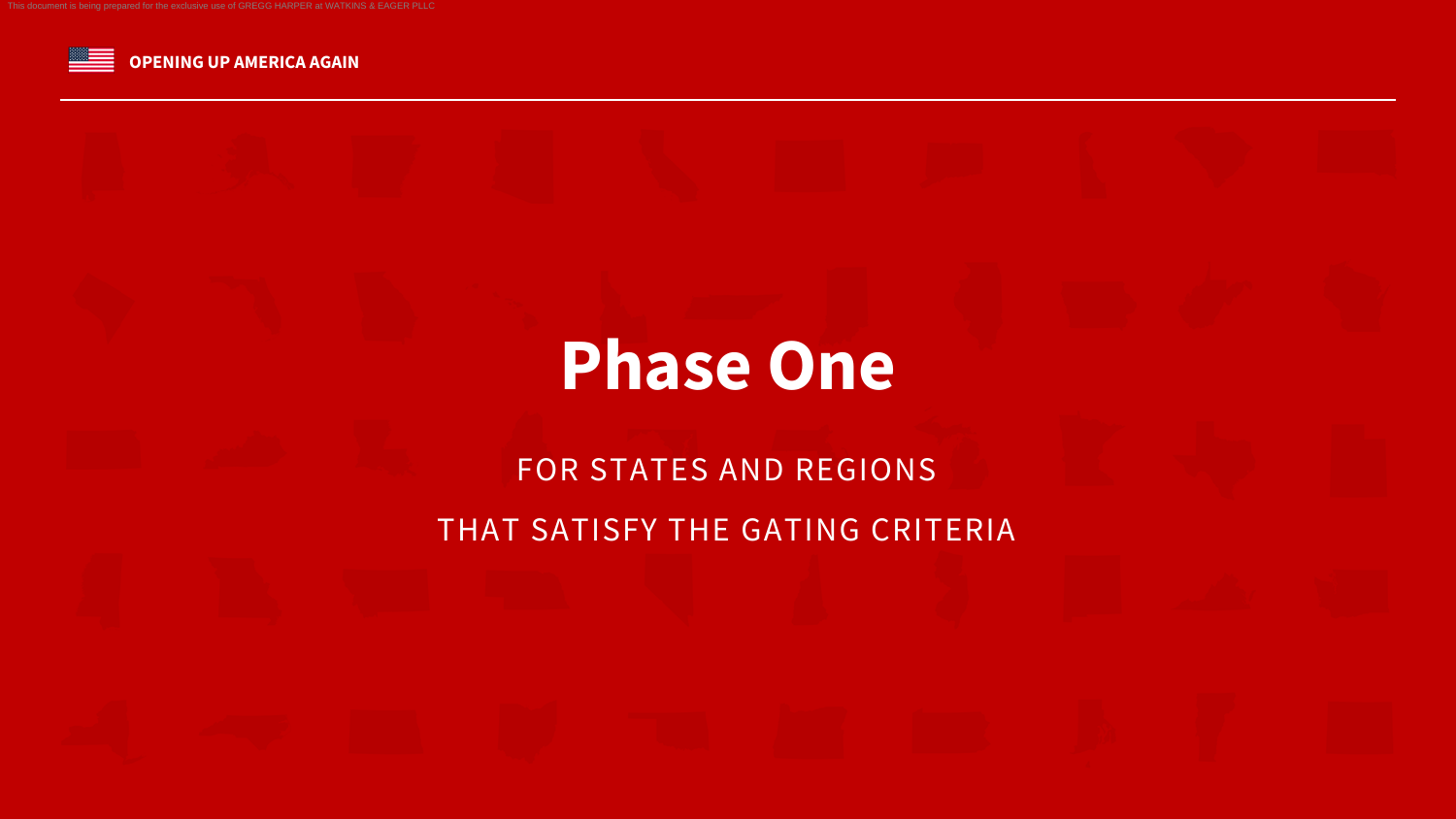**ALL VULNERABLE INDIVIDUALS\*** should continue to shelter in place. Members of households with vulnerable residents should be aware that by returning to work or other environments where distancing is not practical, they could carry the virus back home. Precautions should be taken to isolate from vulnerable residents.

All individuals, **WHEN IN PUBLIC** (e.g., parks, outdoor recreation areas, shopping areas), should maximize physical distance from others. Social settings of more than 10 people, where appropriate distancing may not be practical, should be avoided unless precautionary measures are observed.

Avoid **SOCIALIZING** in groups of more than 10 people in circumstances that do not readily allow for appropriate physical distancing (e.g., receptions, trade shows)

**MINIMIZE NON-ESSENTIAL TRAVEL** and adhere to CDC guidelines regarding isolation following travel.

# **Phase One INDIVIDUALS**

\*See Appendix 1 for Definition of Vulnerable Individuals







EACH PHASE OF THIS GUIDANCE ADDRESSES THOSE ASPECTS OF DAILY LIFE FOR WHICH RESTRICTIONS REMAIN APPROPRIATE DUE TO COVID.

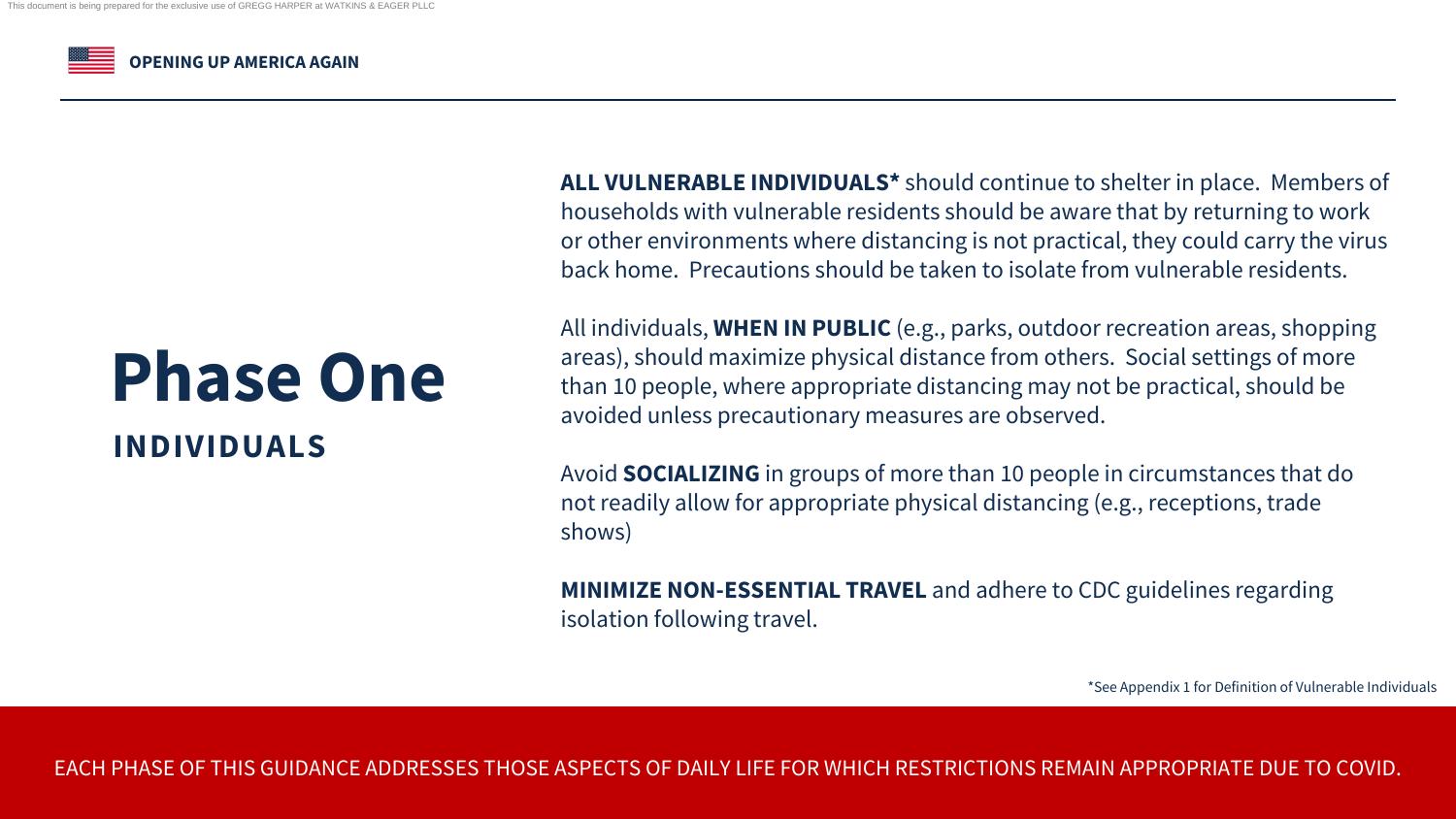Continue to **ENCOURAGE TELEWORK**, whenever possible and feasible with business operations.

### If possible, **RETURN TO WORK IN PHASES.**

Close **COMMON AREAS** where personnel are likely to congregate and interact, or enforce strict social distancing protocols.



Minimize **NON-ESSENTIAL TRAVEL** and adhere to CDC guidelines regarding isolation following travel.

Strongly consider **SPECIAL ACCOMMODATIONS** for personnel who are members of a **VULNERABLE POPULATION.**

## **Phase One EMPLOYERS**

EACH PHASE OF THIS GUIDANCE ADDRESSES THOSE ASPECTS OF DAILY LIFE FOR WHICH RESTRICTIONS REMAIN APPROPRIATE DUE TO COVID.

xclusive use of GREGG HARPER at WATKINS & EAGER PLLC

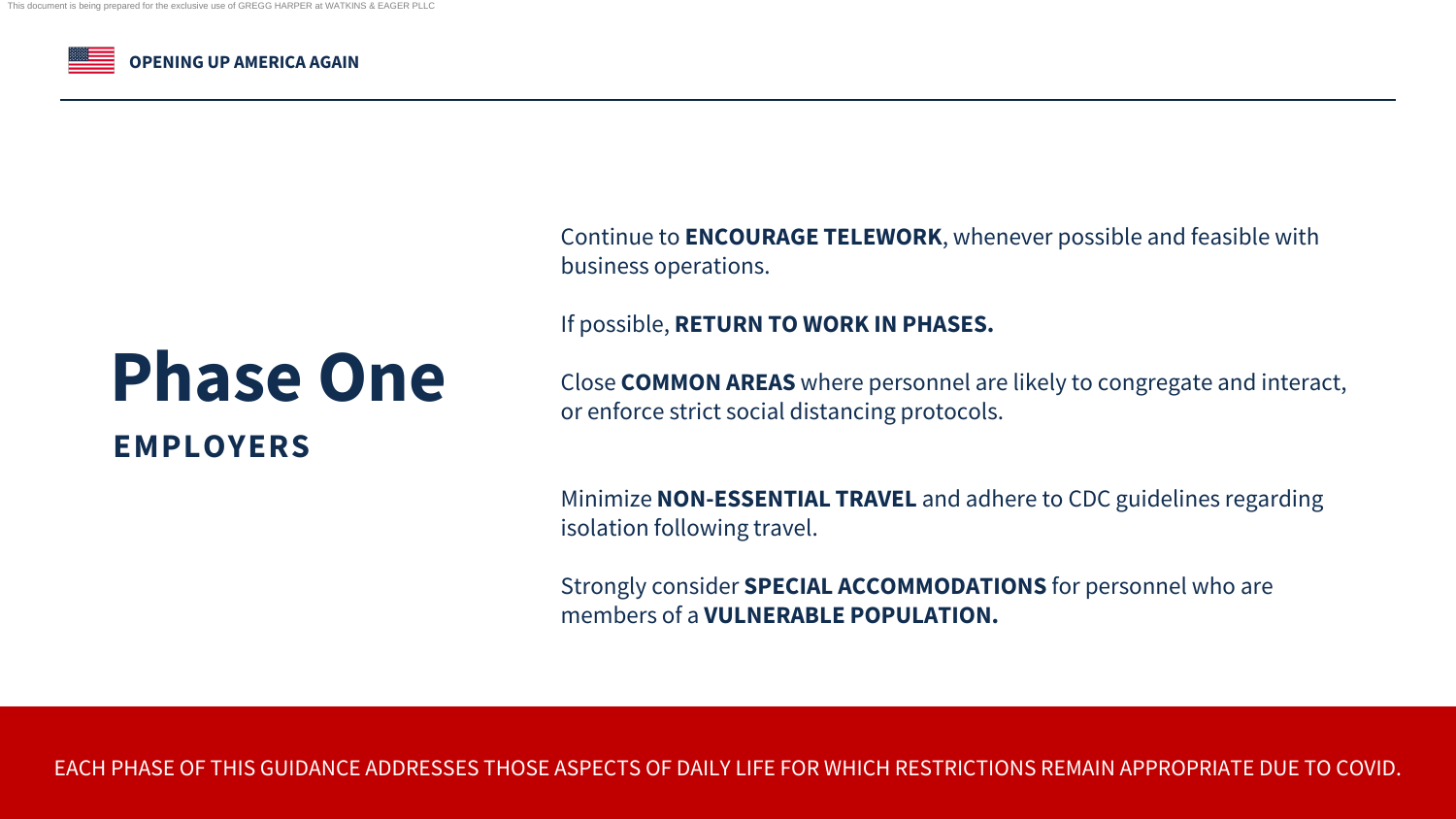**SCHOOLS AND ORGANIZED YOUTH ACTIVITIES** (e.g., daycare, camp) that are currently closed should remain closed.

**VISITS TO SENIOR LIVING FACILITIES AND HOSPITALS** should be prohibited. Those who do interact with residents and patients must adhere to strict protocols regarding hygiene.

**LARGE VENUES** (e.g., sit-down dining, movie theaters, sporting venues, places of worship) can operate under strict physical distancing protocols.

**ELECTIVE SURGERIES** can resume, as clinically appropriate, on an outpatient basis at facilities that adhere to CMS guidelines.

**GYMS** can open if they adhere to strict physical distancing and sanitation protocols.

**BARS** should remain closed.

### **Phase One SPECIFIC TYPES OF EMPLOYERS**















EACH PHASE OF THIS GUIDANCE ADDRESSES THOSE ASPECTS OF DAILY LIFE FOR WHICH RESTRICTIONS REMAIN APPROPRIATE DUE TO COVID.

sive use of GREGG HARPER at WATKINS &

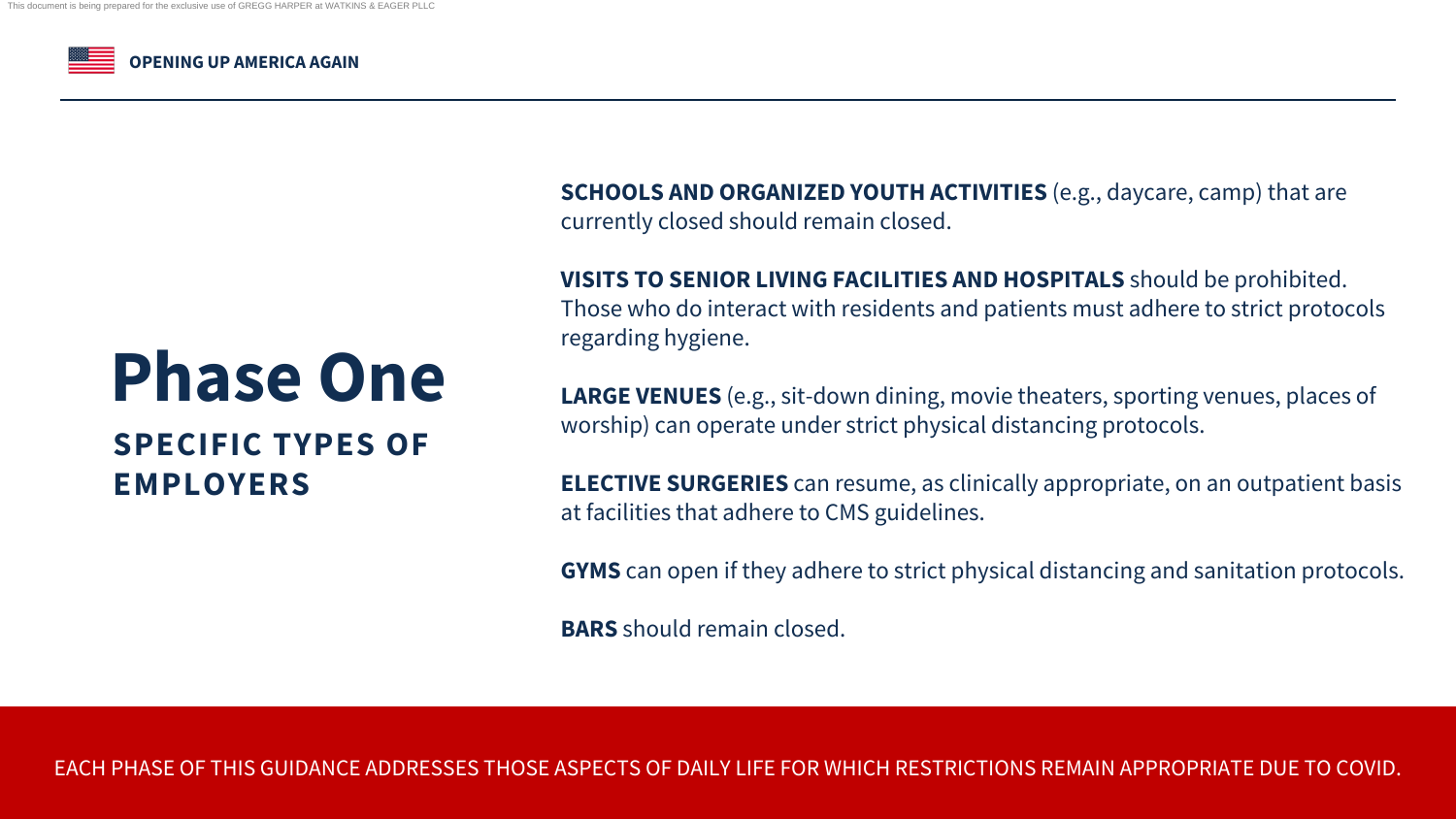# **Phase Two**

FOR STATES AND REGIONS WITH NO EVIDENCE OF A REBOUND AND THAT SATISFY THE GATING CRITERIA A SECOND TIME



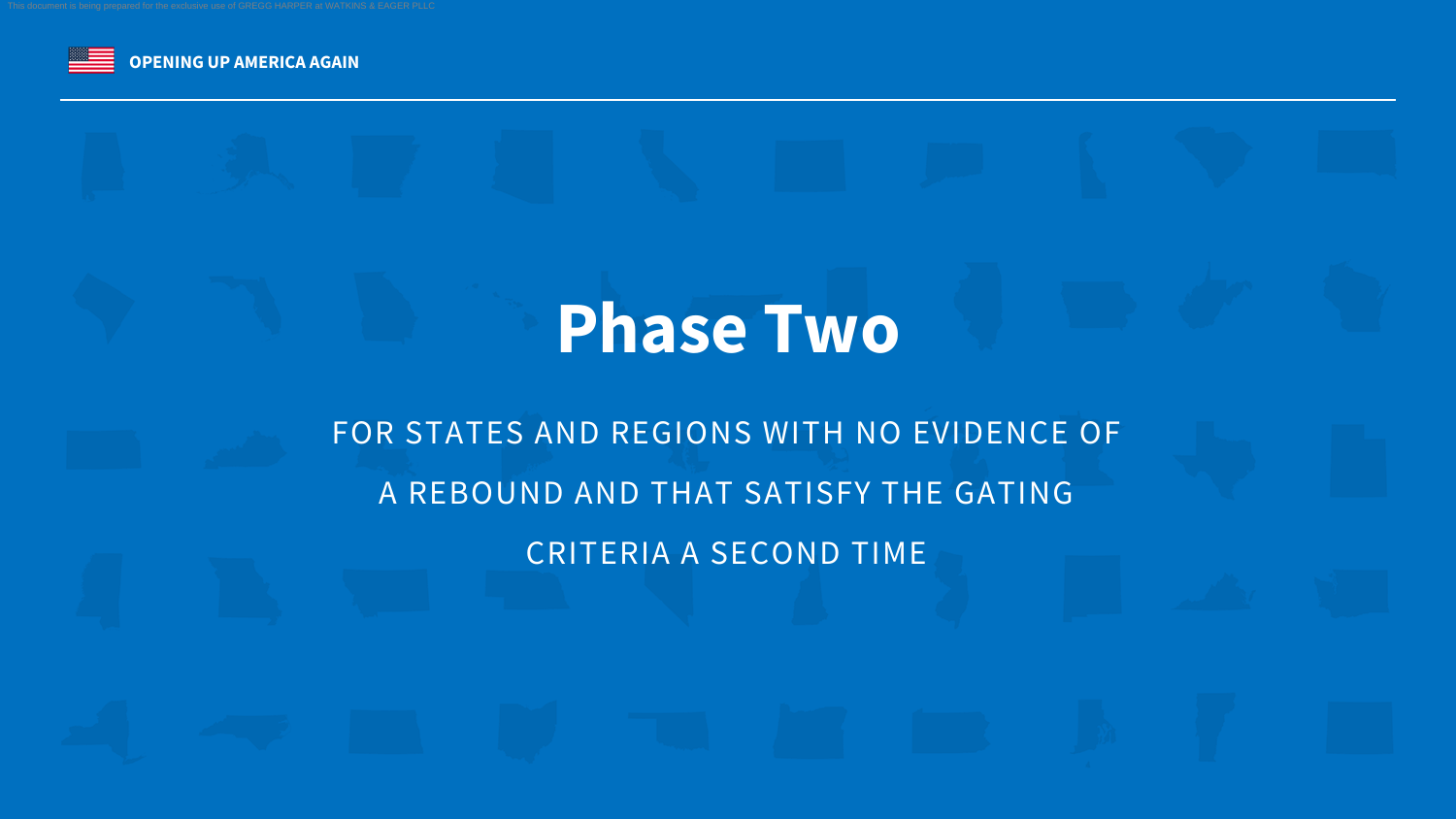**ALL VULNERABLE INDIVIDUALS** should continue to shelter in place. Members of households with vulnerable residents should be aware that by returning to work or other environments where distancing is not practical, they could carry the virus back home. Precautions should be taken to isolate from vulnerable residents.

All individuals, **WHEN IN PUBLIC** (e.g., parks, outdoor recreation areas, shopping areas), should maximize physical distance from others. Social settings of more than 50 people, where appropriate distancing may not be practical, should be avoided unless precautionary measures are observed.

**NON-ESSENTIAL TRAVEL** can resume.

# **Phase Two INDIVIDUALS**

EACH PHASE OF THIS GUIDANCE ADDRESSES THOSE ASPECTS OF DAILY LIFE FOR WHICH RESTRICTIONS REMAIN APPROPRIATE DUE TO COVID.







 $\,$ ive use of GREGG HARPER at WATKINS & EAGER PLL(

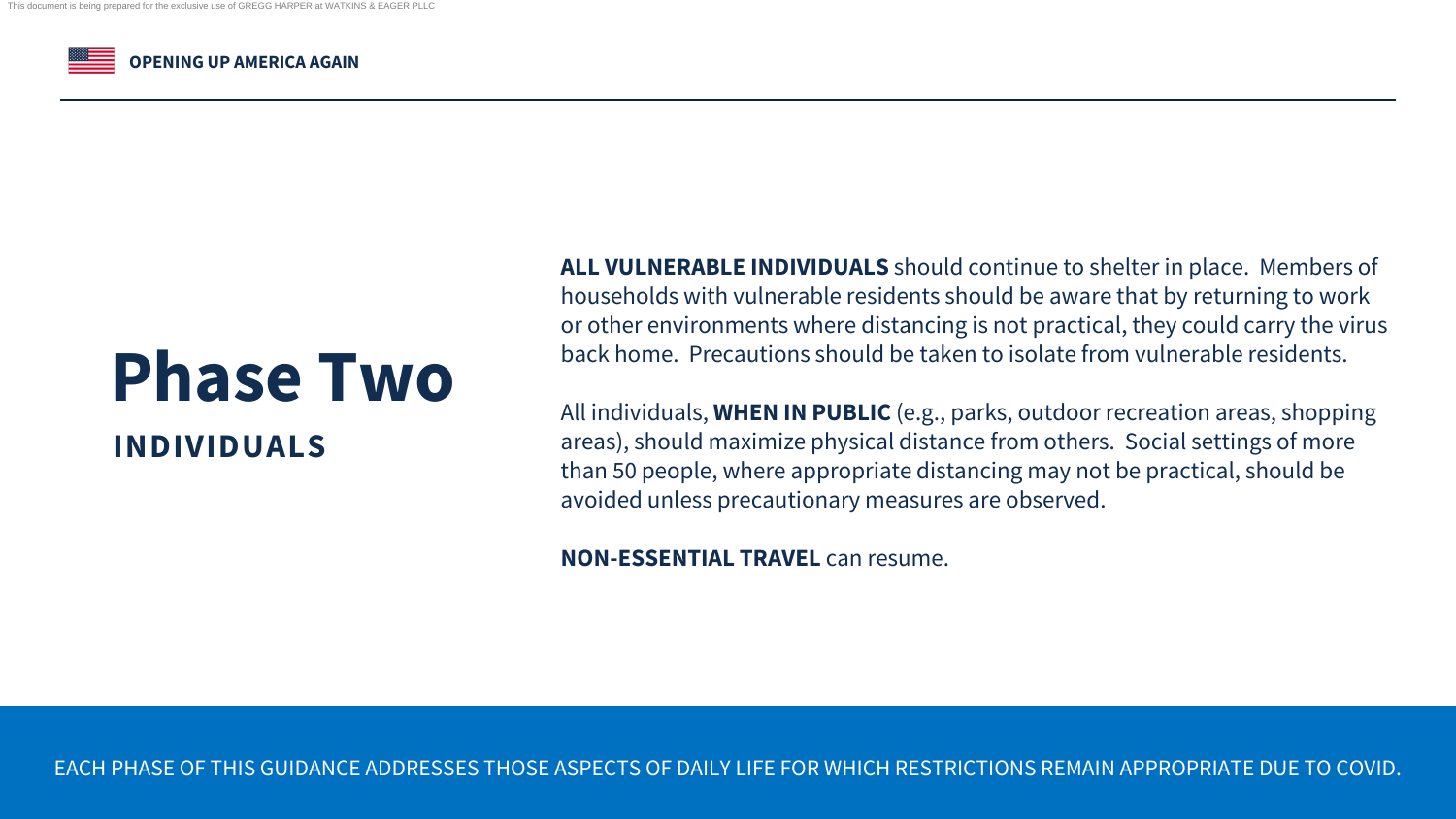Continue to **ENCOURAGE TELEWORK**, whenever possible and feasible with business operations.

Close **COMMON AREAS** where personnel are likely to congregate and interact, or enforce moderate social distancing protocols.



Strongly consider **SPECIAL ACCOMMODATIONS** for personnel who are members of a **VULNERABLE POPULATION.**

# **Phase Two EMPLOYERS**

**NON-ESSENTIAL TRAVEL can resume.** 

EACH PHASE OF THIS GUIDANCE ADDRESSES THOSE ASPECTS OF DAILY LIFE FOR WHICH RESTRICTIONS REMAIN APPROPRIATE DUE TO COVID.

exclusive use of GREGG HARPER at WATKINS & EAGER PLLC

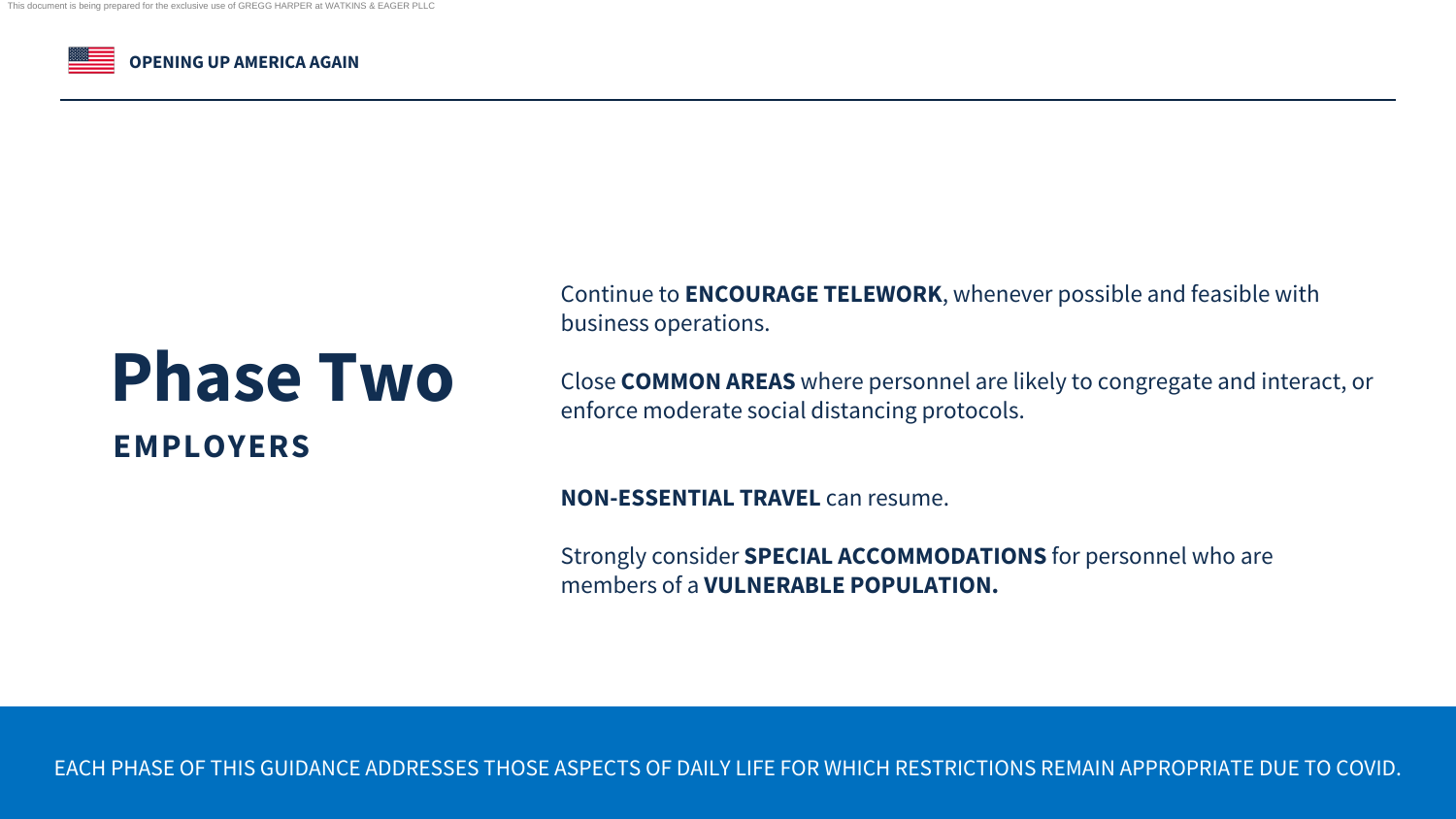### **SCHOOLS AND ORGANIZED YOUTH ACTIVITIES** (e.g., daycare, camp) can reopen.

**VISITS TO SENIOR CARE FACILITIES AND HOSPITALS** should be prohibited. Those who do interact with residents and patients must adhere to strict protocols regarding hygiene.

**LARGE VENUES** (e.g., sit-down dining, movie theaters, sporting venues, places of worship) can operate under moderate physical distancing protocols.

**ELECTIVE SURGERIES** can resume, as clinically appropriate, on an outpatient and in-patient basis at facilities that adhere to CMS guidelines.

**GYMS** can remain open if they adhere to strict physical distancing and sanitation

















protocols.

**BARS** may operate with diminished standing-room occupancy, where applicable and appropriate.

### **Phase Two SPECIFIC TYPES OF EMPLOYERS**

EACH PHASE OF THIS GUIDANCE ADDRESSES THOSE ASPECTS OF DAILY LIFE FOR WHICH RESTRICTIONS REMAIN APPROPRIATE DUE TO COVID.

sive use of GREGG HARPER at WATKINS & EAGER PLL(

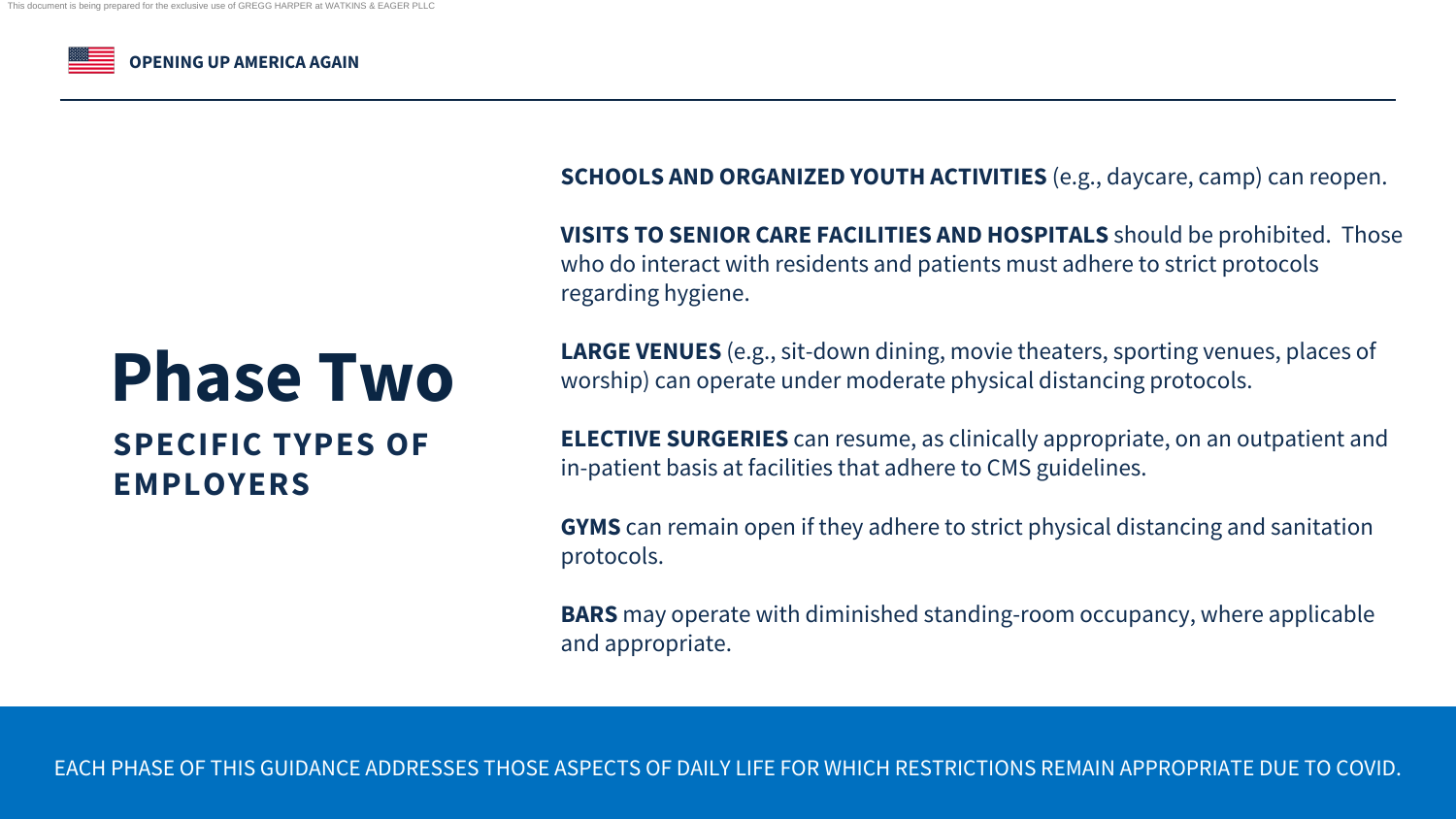# **Phase Three**

FOR STATES AND REGIONS WITH NO EVIDENCE OF A REBOUND AND THAT SATISFY THE GATING CRITERIA A THIRD TIME



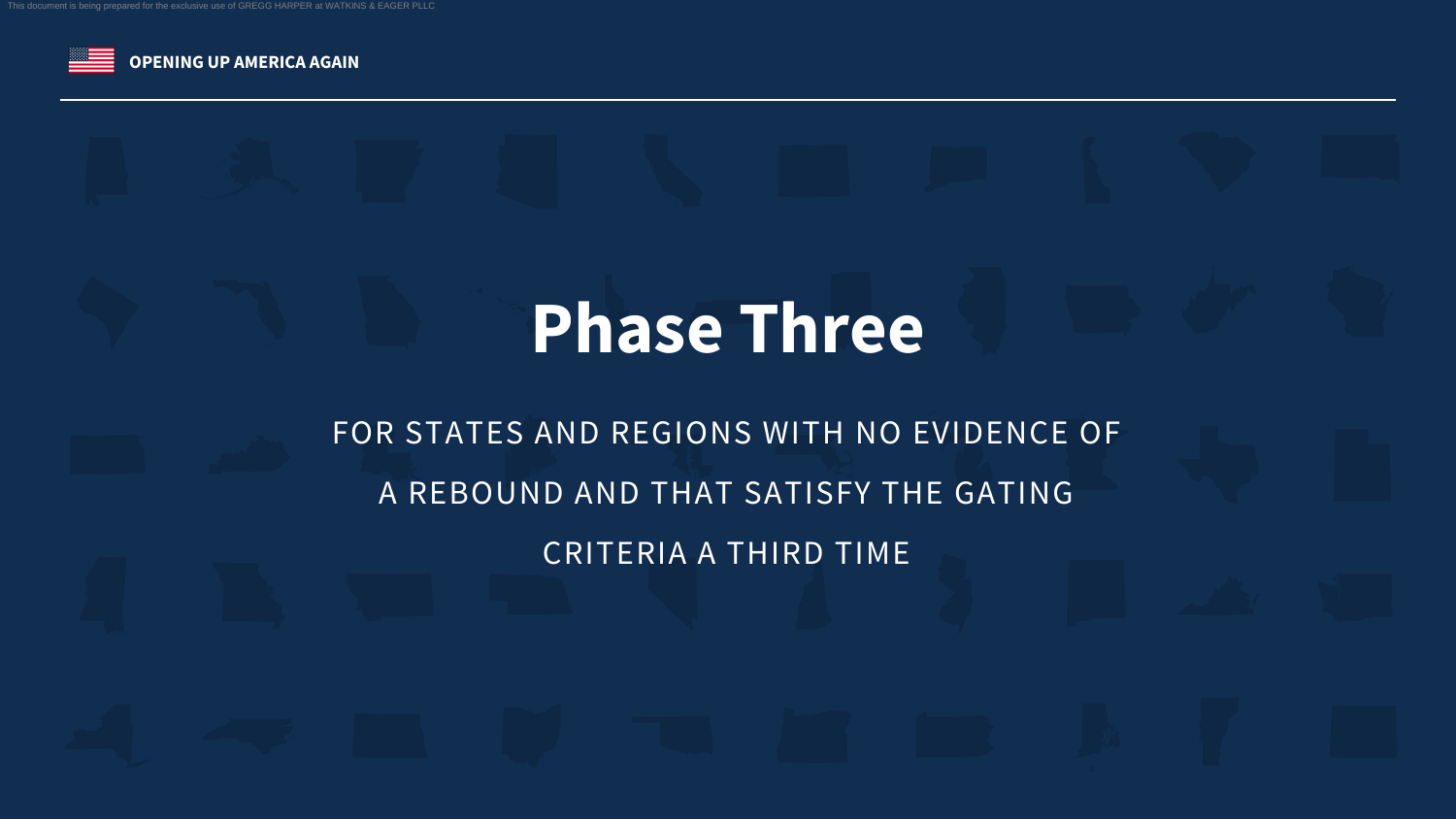**VULNERABLE INDIVIDUALS** can resume public interactions, but should practice physical distancing, minimizing exposure to social settings where distancing may not be practical, unless precautionary measures are observed.

# **Phase Three** Resume **UNRESTRICTED STAFFING** of worksites. **EMPLOYERS**

**LOW-RISK POPULATIONS** should consider minimizing time spent in crowded environments.

# **Phase Three INDIVIDUALS**

EACH PHASE OF THIS GUIDANCE ADDRESSES THOSE ASPECTS OF DAILY LIFE FOR WHICH RESTRICTIONS REMAIN APPROPRIATE DUE TO COVID.



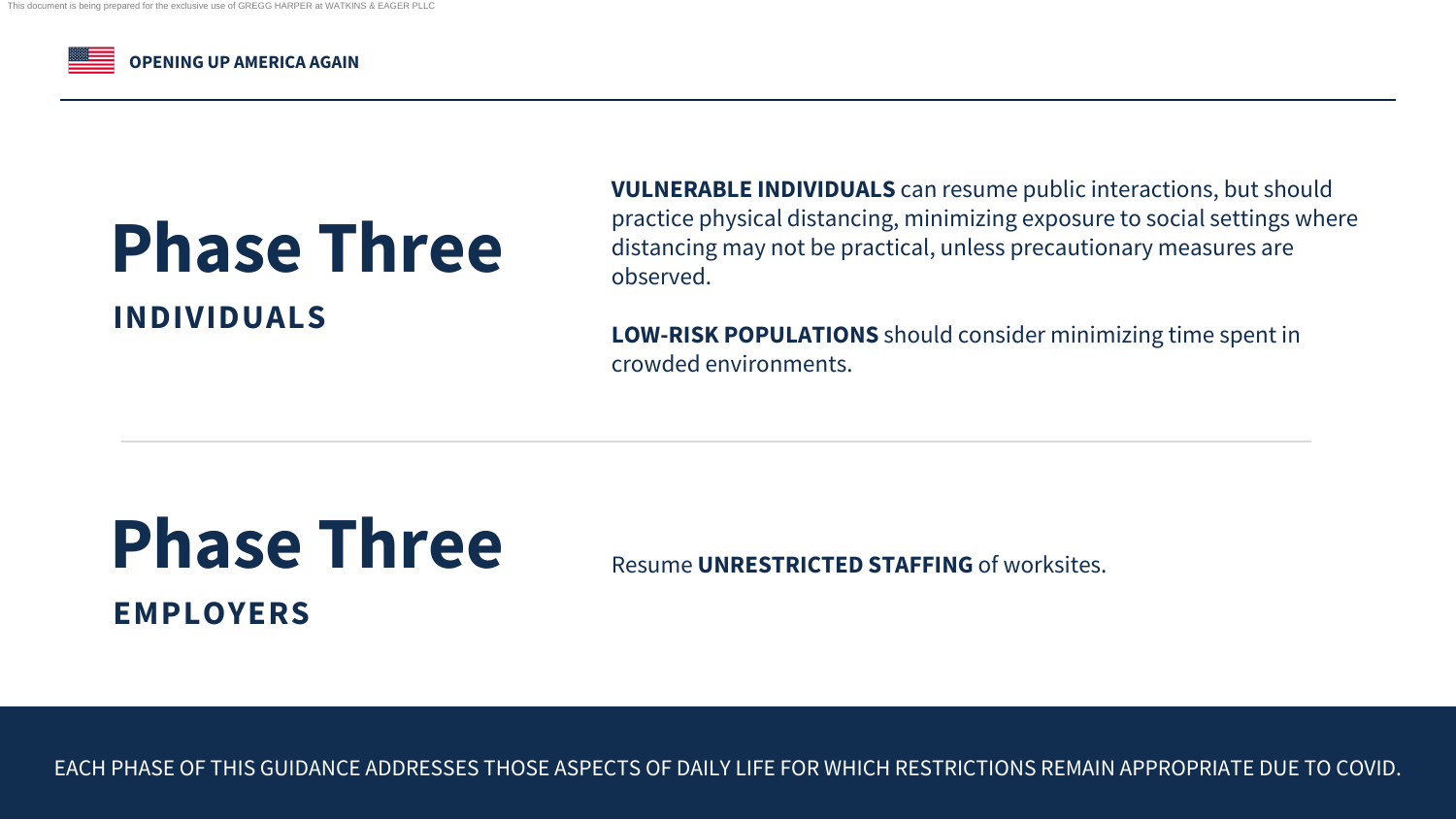**LARGE VENUES** (e.g., sit-down dining, movie theaters, sporting venues, places of worship) can operate under limited physical distancing protocols.

**GYMS** can remain open if they adhere to standard sanitation protocols.

**BARS** may operate with increased standing room occupancy, where applicable.

### **VISITS TO SENIOR CARE FACILITIES AND HOSPITALS** can resume. Those who interact with residents and patients must be diligent regarding hygiene.

### **Phase Three SPECIFIC TYPES OF EMPLOYERS**





usive use of GREGG HARPER at WATKINS & EAGER PLLC